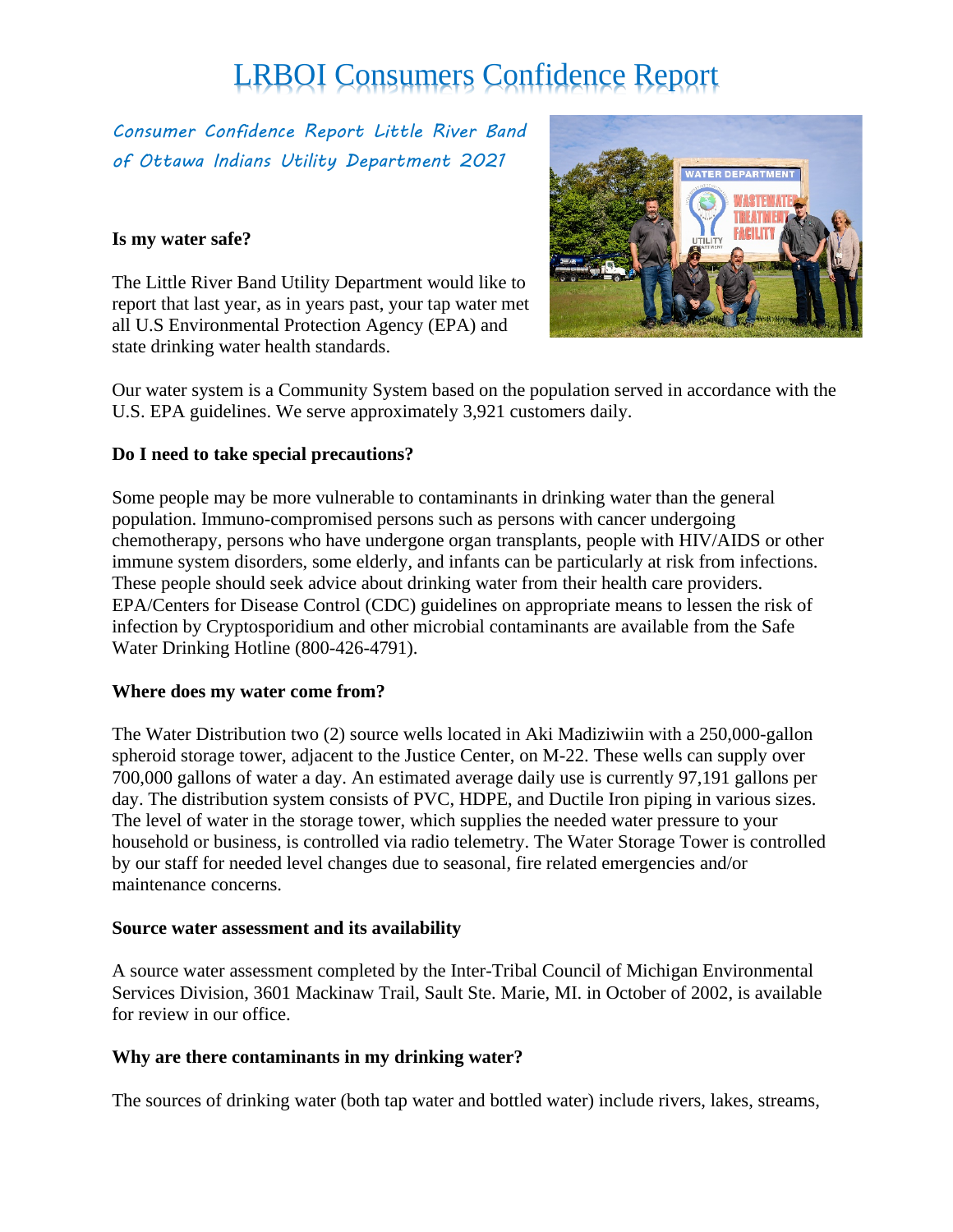ponds, reservoirs, springs, and wells. As water travels over the surface of the land or through the ground, it dissolves naturally occurring minerals and, in some cases, radioactive material, and can pick up substances resulting from the presence of animals or from human activity.

**Microbial contaminants**, such as viruses and bacteria that may come from sewage treatment plants, septic systems, agricultural livestock operations and wildlife.

**Inorganic contaminants**, such as salts and metals, which can be naturally occurring or result from urban storm water runoff, industrial, or domestic wastewater discharges, oil and gas production, mining, or farming.

**Pesticides and Herbicides**, which may come from a variety of sources such as agriculture, urban storm water runoff and residential uses**.** 

**Organic Chemical contaminants**, including synthetic and volatile organic chemicals, which are by-products of industrial processes and petroleum production, and can also come from gas stations, urban storm water runoff and septic systems.

**Radioactive contaminants**, which can be naturally occurring or be the result of oil and gas production and mining activities. In order to ensure that tap water is safe to drink, EPA prescribes regulations that limit the amount of certain contaminants in water provided by public water systems. The Food and Drug Administration (FDA) regulations establish limits for contaminants in bottled water which must provide the same protection for the public health.

#### **How can I get involved?**

Water Conservation Tips

Did you know that the average U.S. household uses approximately 400 gallons of water per day or 100 gallons per person per day? Luckily, there are many low-cost and no-cost ways to conserve water. Try one today and soon it will become second nature.

- Take short showers a 5-minute shower uses 4 to 5 gallons of water compared to up to 50 gallons for a bath.
- Shut off water while brushing your teeth, washing your hair, and shaving can save up to 500 gallons a month.
- Use a water-efficient showerhead. They are inexpensive, easy to install, and can save you up to 750 gallons a month.
- Run your clothes washer and dishwasher only when they are full. You can save up to 1,000 gallons a month.
- Water plants only when necessary.
- Fix leaky toilets and faucets. To check your toilet for a leak, place a few drops of food coloring in the tank and wait. If it seeps into the toilet bowl without flushing, you have a leak. Fixing it or replacing it with a new, more efficient model can save up to 1,000 gallons a month.
- Teach your children about water conservation to ensure a future generation that uses water wisely. Make it a family effort to reduce next month's water bill!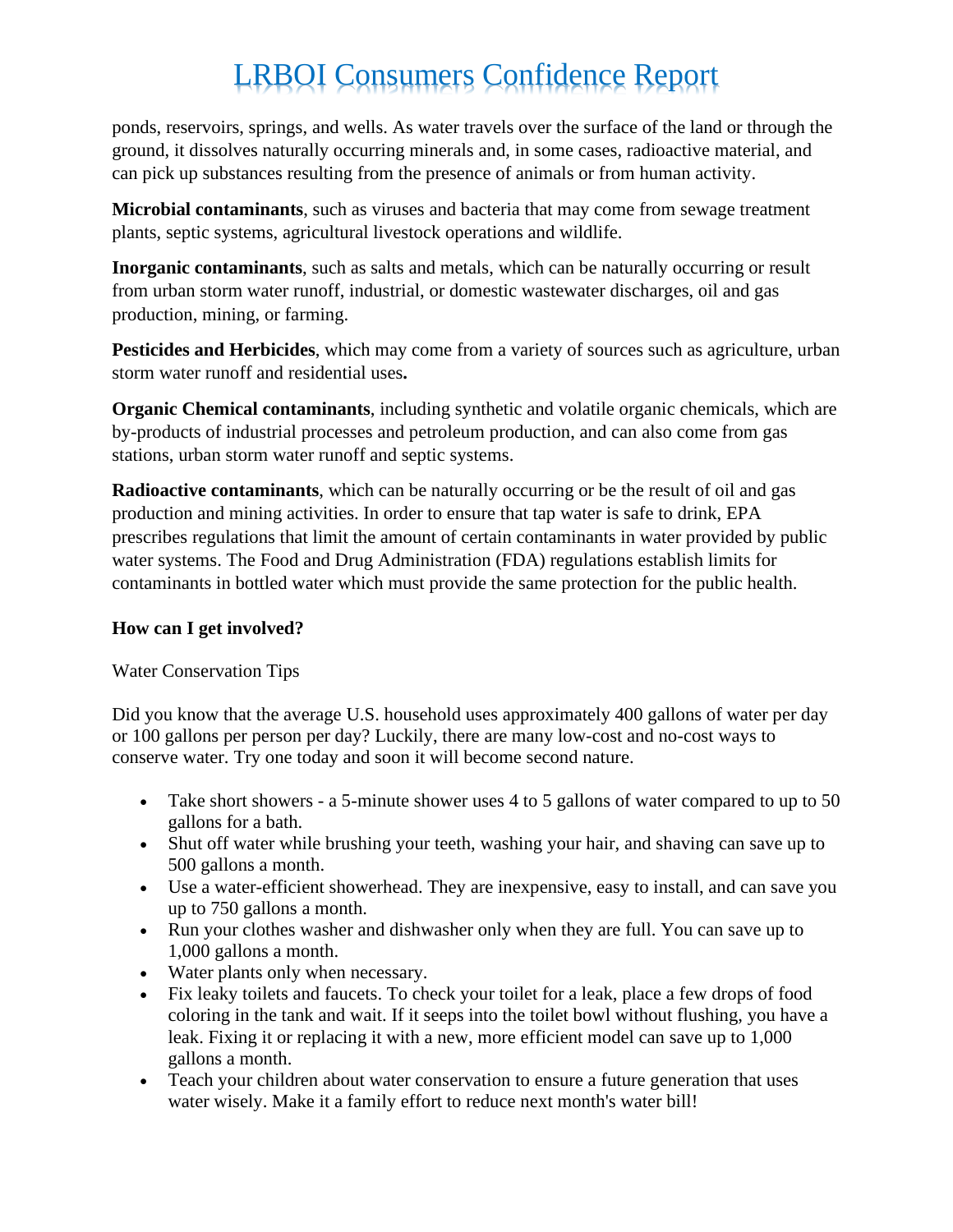• Visit [www.epa.gov/watersense](http://www.epa.gov/watersense) for more information.

#### **Source Water Protection Tips**

Protection of drinking water is everyone's responsibility. You can help protect your community's drinking water source in several ways:

- Eliminate excess use of lawn and garden fertilizers and pesticides they contain hazardous chemicals that can reach your drinking water source.
- Pick up after your pets.
- Dispose of chemicals properly; take used motor oil to a recycling center.
- Volunteer in your community. Find a watershed or wellhead protection organization in your community and volunteer to help. If there are no active groups, consider starting one. Use EPA's Adopt Your Watershed to locate groups in your community or, visit the Watershed Information Network's How to Start a Watershed Team.

#### **Other Information**

During the Covid-19 restrictions / stay at home orders, the Utility Department was and is still available 24/7/365. Phone numbers for a water or sewer emergencies are posted at the utility infrastructure maintained by the utility.

#### **Monitoring and reporting of compliance data violations**

No monitoring or data compliance violations.

#### **Additional Information for Lead**

If present, elevated levels of lead can cause serious health problems, especially for pregnant women and young children. Lead in drinking water is primarily from materials and components associated with service lines and home plumbing. Little River Band of Ottawa Indians is responsible for providing high quality drinking water but cannot control the variety of materials used in plumbing components. When your water has been sitting for several hours, you can minimize the potential for lead exposure by flushing your tap for 30 seconds to 2 minutes before using water for drinking or cooking. If you are concerned about lead in your water, you may wish to have your water tested. Information on lead in drinking water, testing methods, and steps you can take to minimize exposure is available from the Safe Drinking Water Hotline or at http://www.epa.gov/safewater/lead.

### **Water Quality Data Table**

In order to ensure that tap water is safe to drink, EPA prescribes regulations which limit the amount of contaminants in water provided by public water systems. The table below lists all of the drinking water contaminants that we detected during the calendar year of this report, unless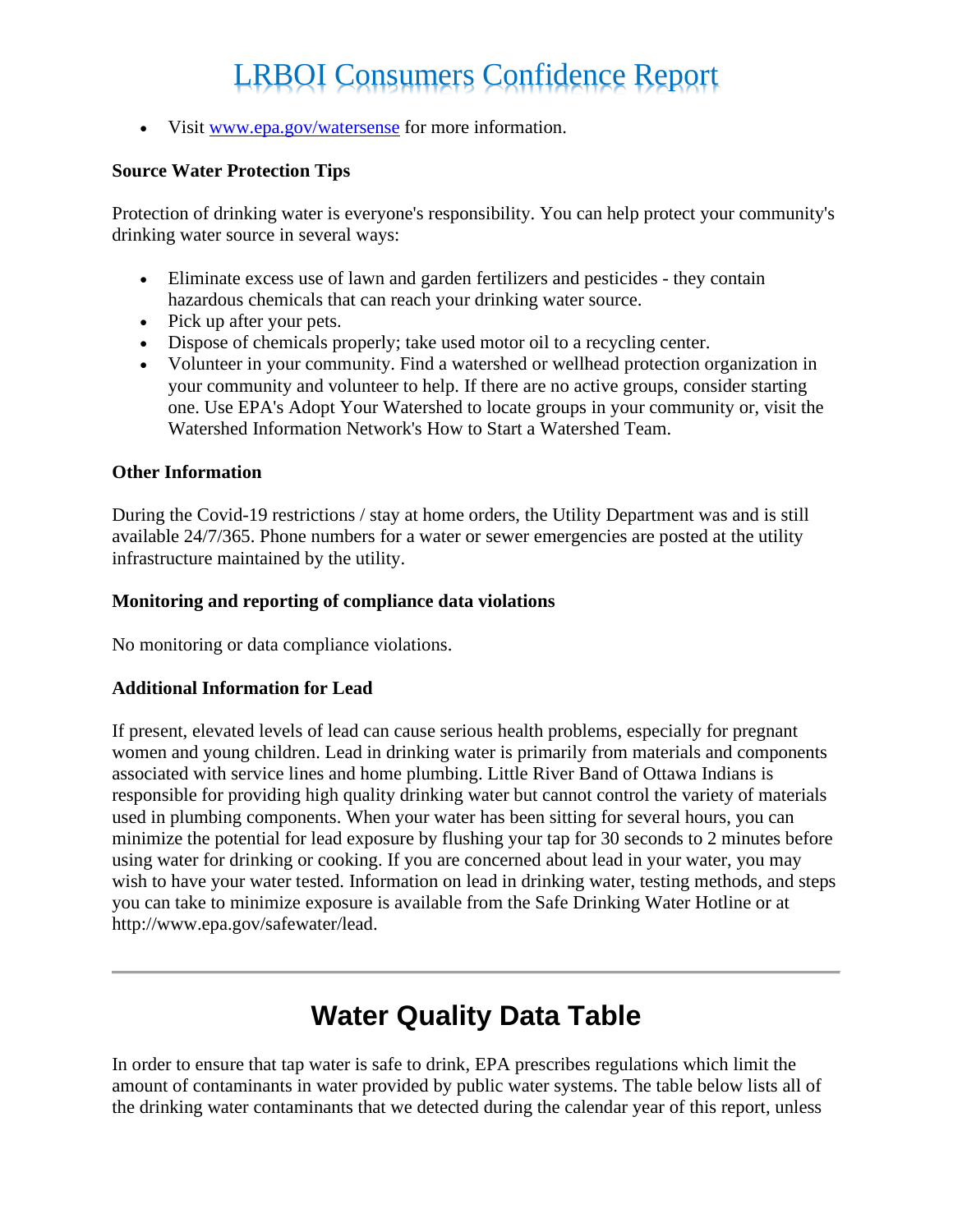otherwise noted. Although many more contaminants were tested, only those substances listed below were found in your water. All sources of drinking water contain some naturally occurring contaminants. At low levels, these substances are generally not harmful in our drinking water. Removing all contaminants would be extremely expensive, and in most cases, would not provide increased protection of public health. A few naturally occurring minerals may actually improve the taste of drinking water and have nutritional value at low levels. The EPA or the State requires us to monitor for certain contaminants less than once per year because the concentrations of these contaminants do not vary significantly from year to year, or the system is not considered vulnerable to this type of contamination. As such, some of our data, though representative, may be more than one year old. In this table you will find terms and abbreviations that might not be familiar to you. To help you better understand these terms, we have provided the definitions below the table.

| <b>Contaminants</b>                                                                                               | <b>MCLG</b><br><sub>or</sub> | MCL,<br>TT, or<br><b>MRDLG MRDL</b> |     | <b>Detect</b><br>in<br>Your<br>Water |           | Range                        | <b>Sample</b><br>Date               | <b>Violation</b>     |  | <b>Typical Source</b>                                                                                |
|-------------------------------------------------------------------------------------------------------------------|------------------------------|-------------------------------------|-----|--------------------------------------|-----------|------------------------------|-------------------------------------|----------------------|--|------------------------------------------------------------------------------------------------------|
| <b>Disinfectants &amp; Disinfection By-Products</b>                                                               |                              |                                     |     |                                      |           |                              |                                     |                      |  |                                                                                                      |
| (There is convincing evidence that addition of a disinfectant is necessary for control of microbial contaminants) |                              |                                     |     |                                      |           |                              |                                     |                      |  |                                                                                                      |
| Halo-acetic<br>Acids (HAA5)<br>(ppb)                                                                              | NA                           | 60                                  |     | 0.317                                | <b>NA</b> | NA                           | 2021                                | No                   |  | By-product of drinking<br>water chlorination                                                         |
| <b>TTHMs</b> [Total<br>Trihalomethanes]<br>(ppb)                                                                  | <b>NA</b>                    | 80                                  |     | 18                                   | <b>NA</b> | <b>NA</b>                    | 2021                                | No                   |  | By-product of drinking<br>water disinfection                                                         |
| <b>Inorganic Contaminants</b>                                                                                     |                              |                                     |     |                                      |           |                              |                                     |                      |  |                                                                                                      |
| <b>Nitrate</b><br>[measured as<br>Nitrogen] (ppm)                                                                 | 10<br>10                     |                                     |     | 0.73<br>Well 1<br>1.0<br>Well 2      | N/A       | N/A                          | 2021                                | No                   |  | Runoff from fertilizer use;<br>Leaching from septic tanks,<br>sewage; Erosion of natural<br>deposits |
| <b>Contaminants</b>                                                                                               |                              | <b>MCLG</b> AL                      |     | Detect in<br>Your<br>Water           |           | <b>Sample</b><br><b>Date</b> | # Samples<br><b>Exceeding</b><br>AI | <b>Exceeds</b><br>AL |  | <b>Typical Source</b>                                                                                |
| <b>Inorganic Contaminants</b>                                                                                     |                              |                                     |     |                                      |           |                              |                                     |                      |  |                                                                                                      |
| Copper - action level at<br>consumer taps (ppm)                                                                   |                              | 1.3                                 | 1.3 | 0.43                                 |           | 2019                         | $\Omega$                            | No                   |  | Corrosion of household<br>plumbing systems; Erosion of<br>natural deposits                           |
| <b>Inorganic Contaminants</b>                                                                                     |                              |                                     |     |                                      |           |                              |                                     |                      |  |                                                                                                      |
| Lead - action level at<br>consumer taps (ppb)                                                                     |                              | $\Omega$                            | 15  | 0.006                                |           | 2019                         | $\overline{2}$                      | N <sub>o</sub>       |  | Corrosion of household<br>plumbing systems; Erosion of<br>natural deposits                           |

| <b>Unit Descriptions</b> |                   |  |  |  |
|--------------------------|-------------------|--|--|--|
| <b>Term</b>              | <b>Definition</b> |  |  |  |